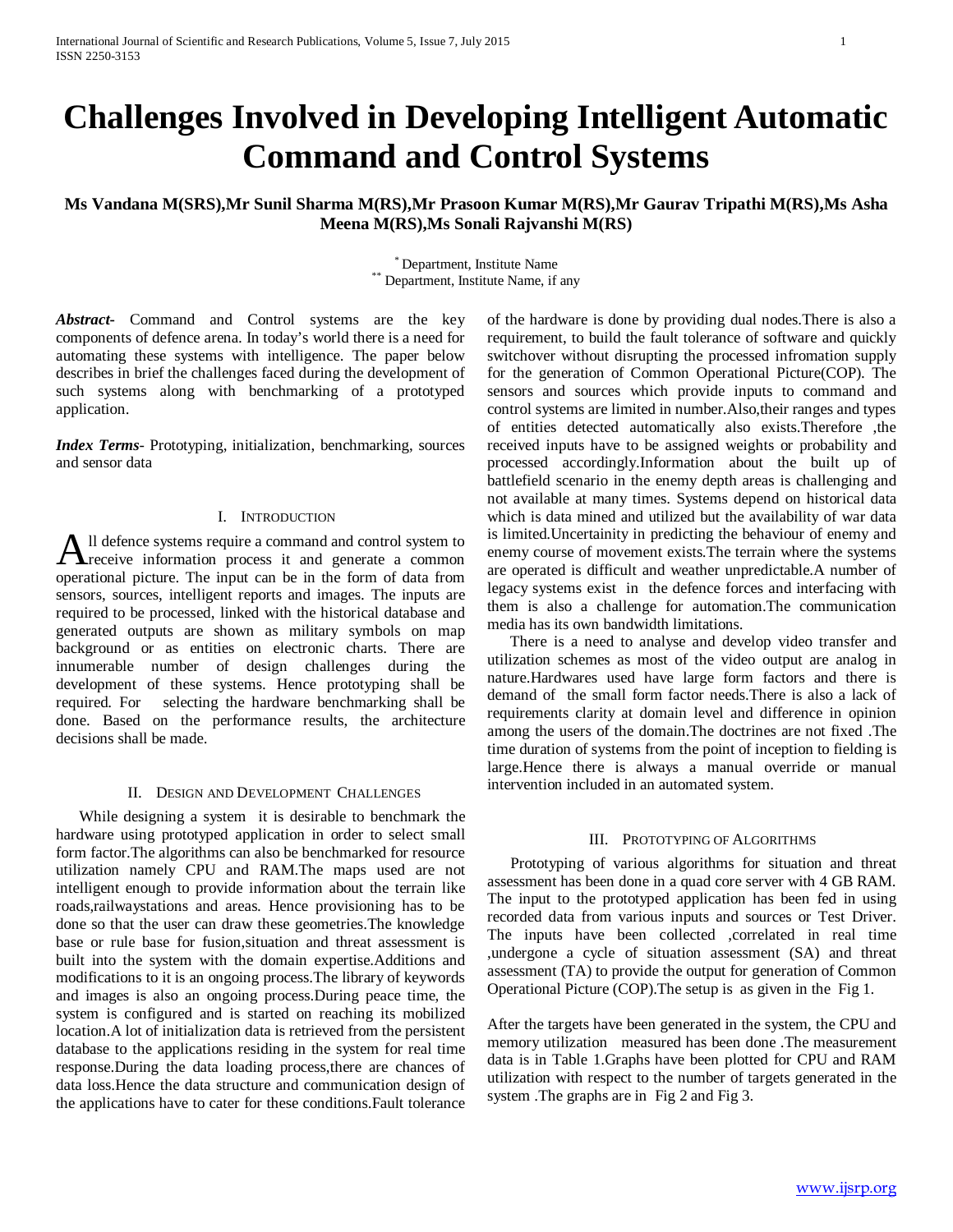| Number of<br><b>Targets</b> | CPU Utilization in<br>% with 4 core | % RAM utilization<br>(RAM is 4GB) |
|-----------------------------|-------------------------------------|-----------------------------------|
| 550                         | $\theta$                            | 2.4                               |
| 1000                        | $\overline{0}$                      | 2.4                               |
| 2100                        | $\theta$                            | 2.4                               |
| 2500                        | $\theta$                            | 2.4                               |
| 5050                        | 156.8                               | 2.7                               |
| 10150                       | 100.9                               | 4.6                               |
| 15000                       | 107.9                               | 4.8                               |
| 20000                       | 101                                 | 5.1                               |
| 25000                       | 187                                 | 5.5                               |
| 30000                       | 94.9                                | 5.9                               |
| 35000                       | 202.6                               | 6.2                               |
| 40000                       | 97.6                                | 6.9                               |
| 45000                       | 173.8                               | 8.4                               |
| 50000                       | 143                                 | 9.2                               |
| 55000                       | 106                                 | 9.8                               |
| 60000                       | 96.8                                | 10.8                              |

**Table 1: Performance Measurement of Targets**